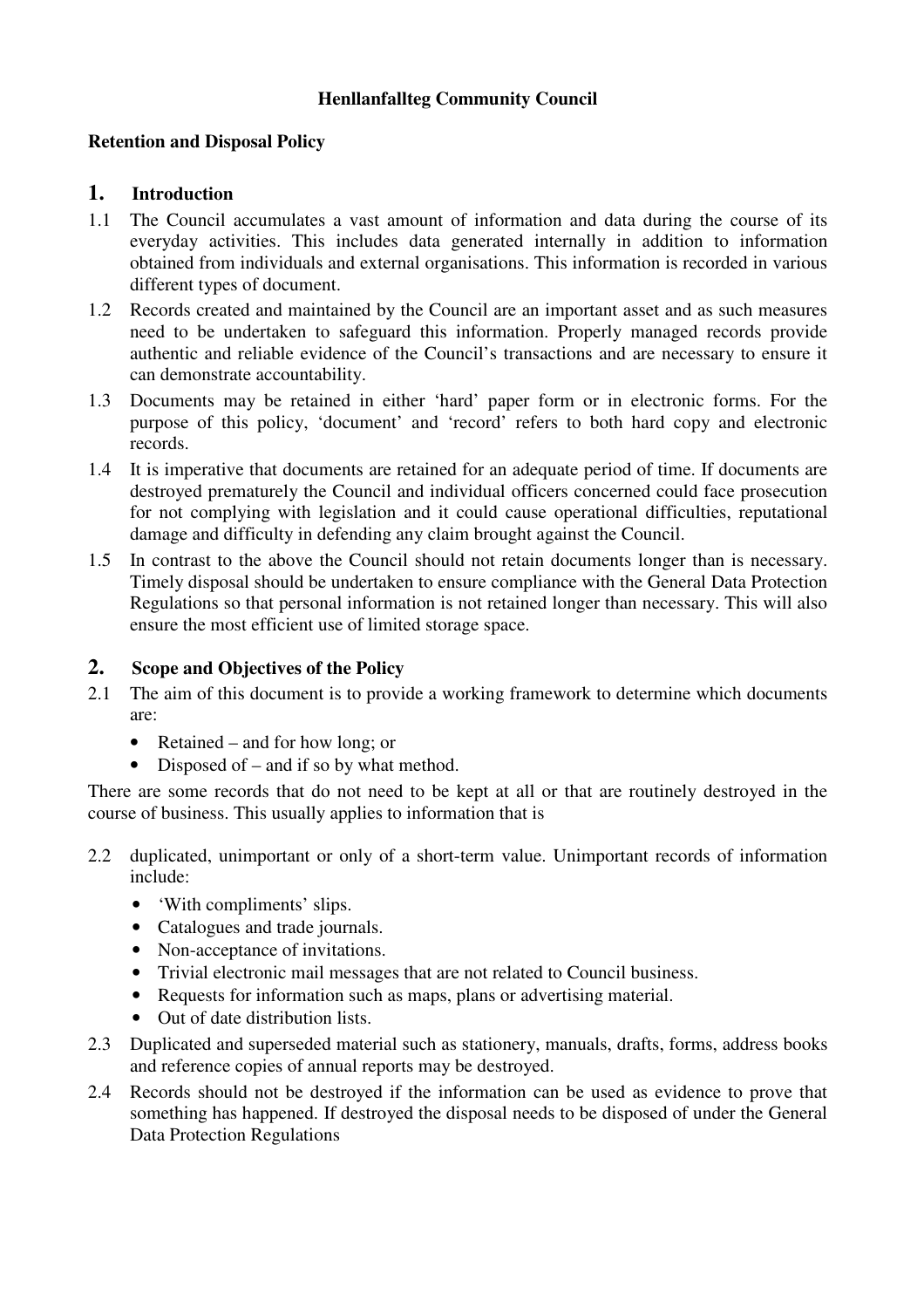## **3. Roles and Responsibilities for Document Retention and Disposal**

- 3.1 Councils are responsible for determining whether to retain or dispose of documents and should undertake a review of documentation at least on an annual basis to ensure that any unnecessary documentation being held is disposed of under the General Data Protection Regulations.
- 3.2 Councils should ensure that all employees are aware of the retention/disposal schedule.

## **4. Document Retention Protocol**

- 4.1 Councils should have in place an adequate system for documenting the activities of their service. This system should take into account the legislative and regulatory environments to which they work.
- 4.2 Records of each activity should be complete and accurate enough to allow employees and their successors to undertake appropriate actions in the context of their responsibilities to:
	- Facilitate an audit or examination of the business by anyone so authorised.
	- Protect the legal and other rights of the Council, its clients and any other persons affected by its actions.
	- Verify individual consent to record, manage and record disposal of their personal data.
	- Provide authenticity of the records so that the evidence derived from them is shown to be credible and authoritative.
- 4.3 To facilitate this the following principles should be adopted:
	- Records created and maintained should be arranged in a record-keeping system that will enable quick and easy retrieval of information under the General Data Protection Regulations
	- Documents that are no longer required for operational purposes but need retaining should be placed at the records office.
- 4.4 The retention schedules in Appendix A: List of Documents for Retention or Disposal provides guidance on the recommended minimum retention periods for specific classes of documents and records. These schedules have been compiled from recommended best practice from the Public Records Office, the Records Management Society of Great Britain and in accordance with relevant legislation.
- 4.5 Whenever there is a possibility of litigation, the records and information that are likely to be affected should not be amended or disposed of until the threat of litigation has been removed.

# **5. Document Disposal Protocol**

- 5.1 Documents should only be disposed of if reviewed in accordance with the following:
	- Is retention required to fulfil statutory or other regulatory requirements?
	- Is retention required to meet the operational needs of the service?
	- Is retention required to evidence events in the case of dispute?
	- Is retention required because the document or record is of historic interest or intrinsic value?
- 5.2 When documents are scheduled for disposal the method of disposal should be appropriate to the nature and sensitivity of the documents concerned. A record of the disposal will be kept to comply with the General Data Protection Regulations.
- 5.3 Documents can be disposed of by any of the following methods:
	- Non-confidential records: place in waste paper bin for disposal.
	- Confidential records or records giving personal information: shred documents.
	- Deletion of computer records.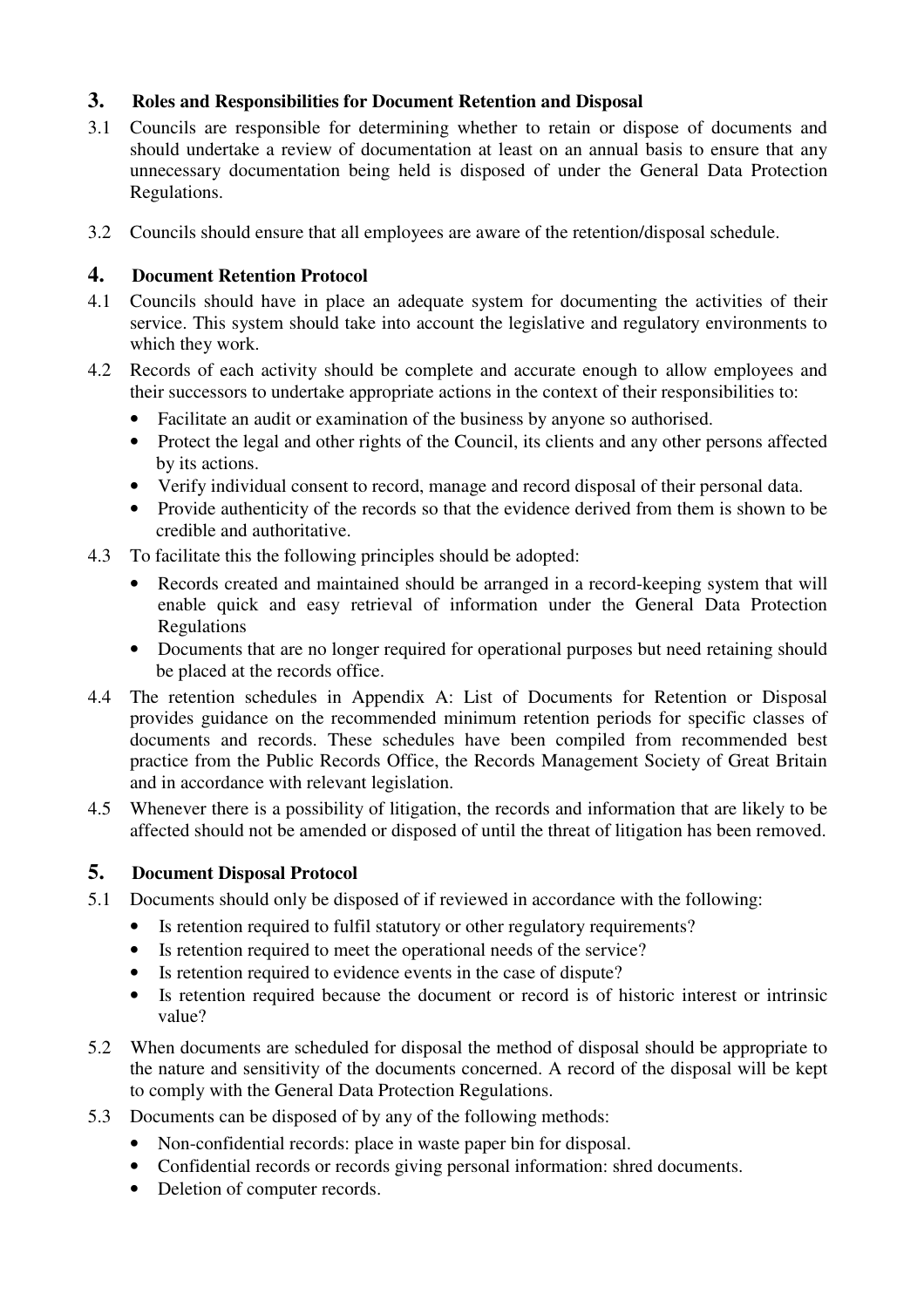- Transmission of records to an external body such as the County Records Office.
- 5.4 The following principles should be followed when disposing of records:
	- All records containing personal or confidential information should be destroyed at the end of the retention period. Failure to do so could lead to the Council being prosecuted under the General Data Protection Regulations.
	- the Freedom of Information Act or cause reputational damage.
	- Where computer records are deleted steps should be taken to ensure that data is 'virtually impossible to retrieve' as advised by the Information Commissioner.
	- Where documents are of historical interest it may be appropriate that they are transmitted to the County Records office.
	- Back-up copies of documents should also be destroyed (including electronic or photographed documents unless specific provisions exist for their disposal).
- 5.5 Records should be maintained of appropriate disposals. These records should contain the following information:
	- The name of the document destroyed.
	- The date the document was destroyed.
	- The method of disposal.

# **6. Data Protection Act 1998 – Obligation to Dispose of Certain Data**

6.1 The Data Protection Act 1998 ('Fifth Principle') requires that personal information must not be retained longer than is necessary for the purpose for which it was originally obtained. Section 1 of the Data Protection Act defines personal information as:

Data that relates to a living individual who can be identified:

- a) from the data, or
- b) from those data and other information which is in the possession of, or is likely to come into the possession of the data controller.

It includes any expression of opinion about the individual and any indication of the intentions of the Council or other person in respect of the individual.

- 6.2 The Data Protection Act provides an exemption for information about identifiable living individuals that is held for research, statistical or historical purposes to be held indefinitely provided that the specific requirements are met.
- 6.3 Councils are responsible for ensuring that they comply with the principles of the under the General Data Protection Regulations namely:
	- Personal data is processed fairly and lawfully and, in particular, shall not be processed unless specific conditions are met.
	- Personal data shall only be obtained for specific purposes and processed in a compatible manner.
	- Personal data shall be adequate, relevant, but not excessive.
	- Personal data shall be accurate and up to date.
	- Personal data shall not be kept for longer than is necessary.
	- Personal data shall be processed in accordance with the rights of the data subject.
	- Personal data shall be kept secure.
- 6.4 External storage providers or archivists that are holding Council documents must also comply with the above principles of the General Data Protection Regulations.